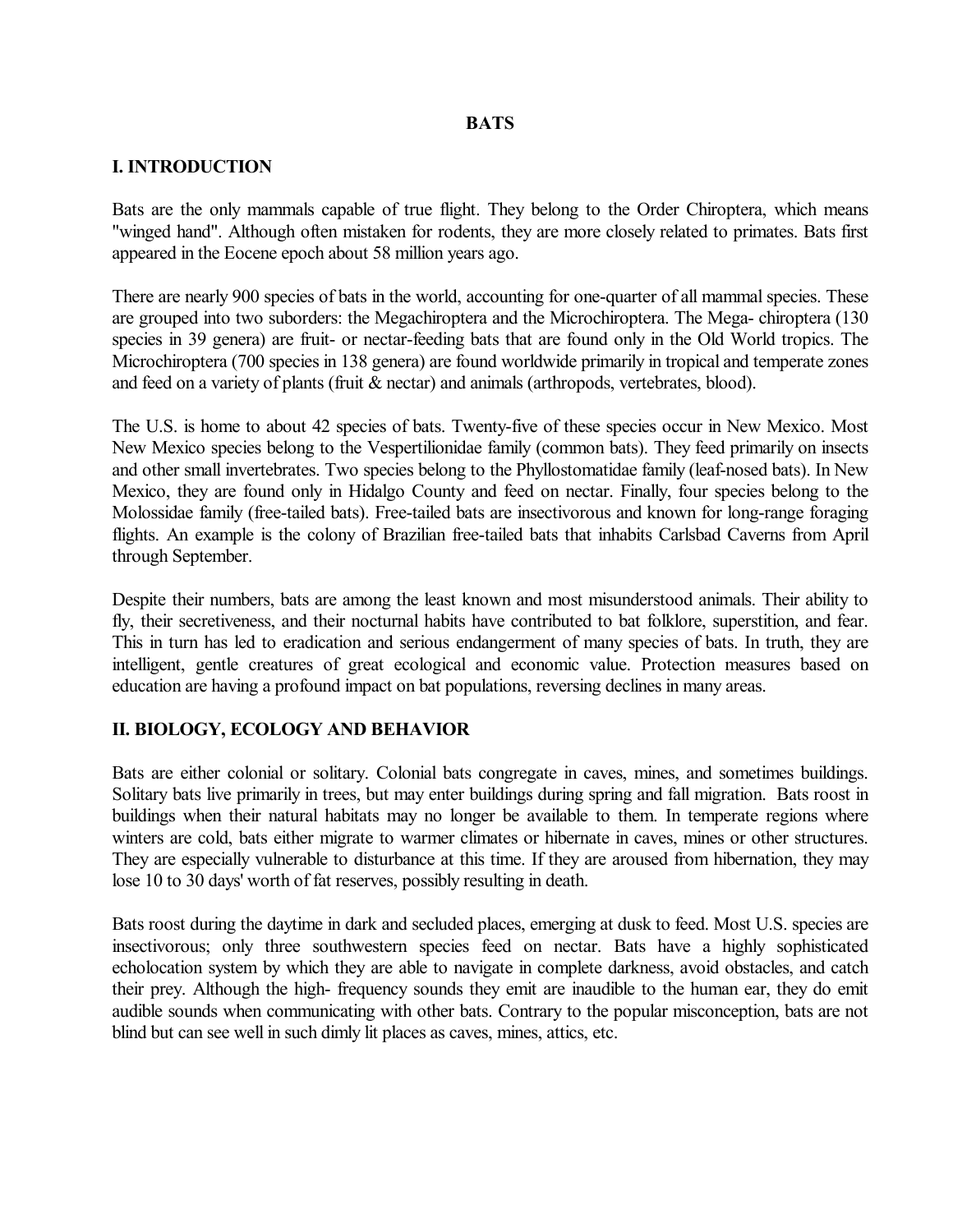

Figure 1. High frequency sounds are emitted from the bat's mouth. Echoes returning from obstacles or flying insects inform the bat of its surroundings.



Figure 2. The bat's elaborate ear structure assists in echolocation.

Bats are important predators of a great variety of night-flying insects, including mosquitoes, moths and beetles. Little brown bats may capture 500 to 600 mosquitoes per hour. It has been estimated that the colony of 20 million free-tailed bats living in Bracken Cave in Texas may consume 250,000 pounds of insects each night.

Bats in the tropics are important pollinators of many plants vital to the survival of rain forests. At least 200 economically important species of plants depend on bats for pollination, including bananas, avocados, dates, peaches, figs, mangoes, and many trees harvested for timber. Arizona's state flower, the saguaro cactus, is pollinated by Sanborn's long-nosed bat. In Mexico, as many as 45 species of giant columnar cacti depend on about nine bat species for pollination, fruit production and seed dispersal. In Africa, the passage of the seeds of certain trees through bats' digestive tracts actually improves the germination and growth of the trees, in addition to increasing the distribution and variety of tree species into new habitats.

Normal bat behavior is often misunderstood, adding to people's fears and superstitions. For instance, in day roosts, bats may enter a deep sleep called torpor. Awakened unexpectedly, the bats may be incapable of flight for several minutes and if knocked to the ground are often immobile, thus appearing to be sick. Bats do not attack humans. Outdoors, a bat that flies by someone's head is probably chasing an insect. It is not unusual for bats to enter houses through an open door or window, but these are often lost individuals. The bat will try to find its way out again, but each time it comes to a wall, it must turn and swoop down to regain speed. Therefore, if you were standing in the middle of the room, it would appear as though the bat is "attacking". Bats do not get tangled in people's hair.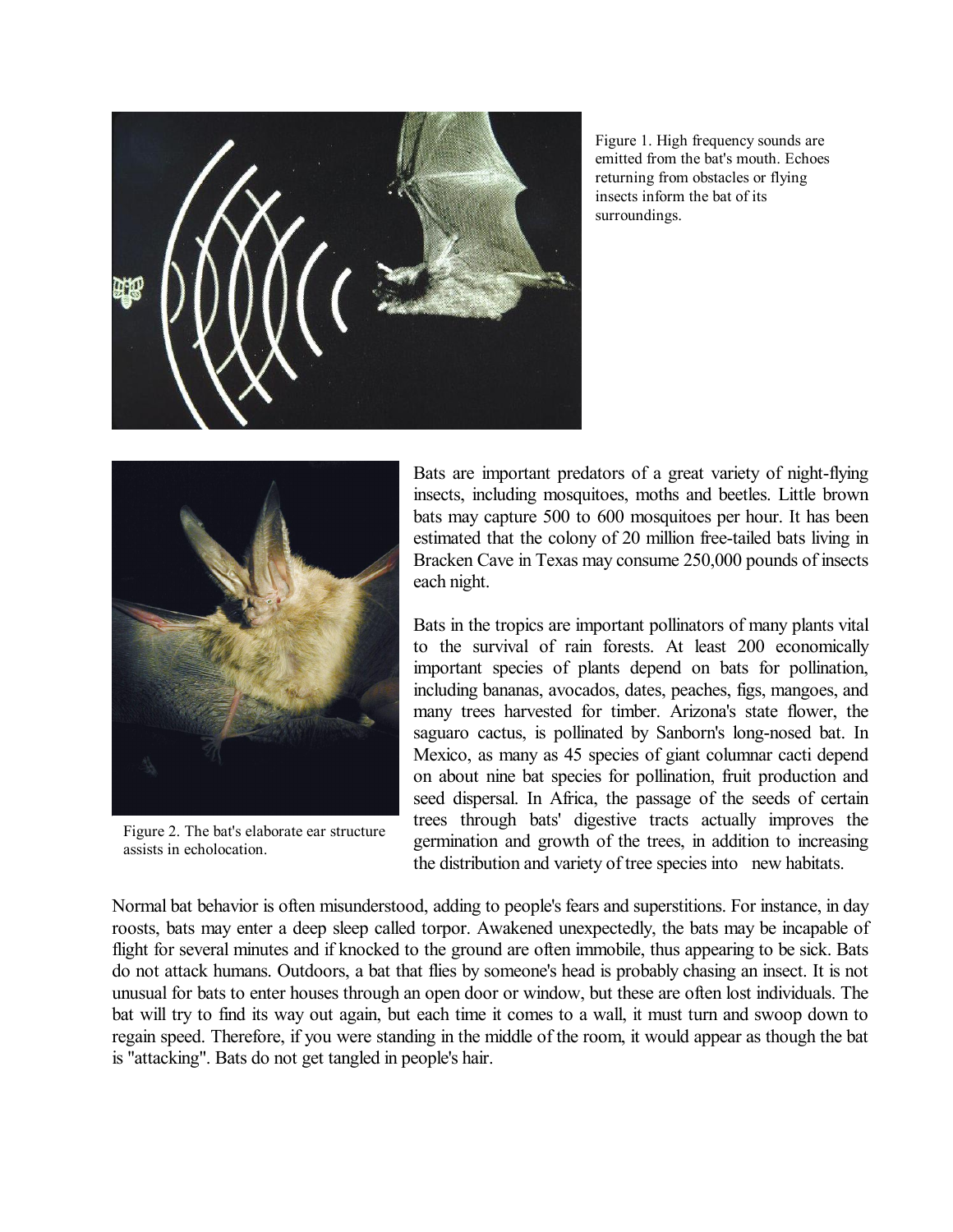Bats mate in the fall, but the female retains the sperm until spring when ovulation and fertilization take place. Pregnant females form maternity/nursery colonies in caves, mines, or other shelters. They do not build nests. Usually just one pup (young bat) is born, although some species may have twins or even a litter of three or four. Born blind, naked and helpless, the young are usually able to fly within three to five weeks. It is not uncommon for bats to live ten years or more. Two little brown bats were recaptured 29 and 30 years after being banded.

## **III. BATS AND PUBLIC HEALTH**

Rabies is the most important public health hazard associated with bats. Bats are increasingly implicated as important wildlife reservoirs for variants of rabies virus transmitted to people. During 1990-2000, a total of 24 (75%) of 32 U.S. human rabies cases were caused by bat-associated rabies virus variants. Most (71%) of these infections were associated with the virus variant found among silver-haired and eastern pipistrelle bats. However it is inaccurate to say that most bats are rabid. Current infection rates in bats in North America are very low, usually less than 0.5%. Misleadingly high figures are the result ofsampling biases, such as testing only bats that appear sick.

Recent data suggest that rabies transmission can occur through minor bites from bats. Limited injury caused by the bat bite (compared to wounds resulting from bites by carnivores) and situations in which the exact exposure history is unavailable may make determination of the risk for rabies following a bat encounter more difficult. Proper administration of the rabies vaccine to those actually or potentially exposed to a rabid animal is hindered by misidentification of the individual animal involved, exaggerating the extent of human exposure, or mishandling and damaging the bat. Rabies is confirmed by finding rabies-specific Negri bodies in the animal's brain tissue; therefore, submission of a good specimen is of prime importance.

All potential exposures involving bats should be reported to the local animal control and the New Mexico Department of Health (DOH) Epidemiology and Response Division (505-827-0006). The risk of rabies and need for postexposure prophylaxis (rabies vaccine) is determined in consultation with the person's own physician and DOH. In all cases in which bat-human contact has occurred, the local animal control officer should safely collect the bat in question (if possible) and submit it through the local public health office for testing at the Scientific Laboratory Division in Albuquerque. Postexposure prophylaxis is recommended for all persons who have sustained bite, scratch or mucous membrane exposures to a bat, unless the bat has been tested and is negative for rabies.

Postexposure prophylaxis is also appropriate even in the absence of demonstrable exposure. Because bats have small teeth, a bite might go undetected or be minor. Situations in which an exposure might have occurred in the absence of an obvious bite wound include awakening and observing a bat in the room, finding a bat in the room of an unattended child, or seeing a bat near a mentally impaired or intoxicated person. Many of the recent rabies cases associated with bats are of this latter type of exposure. In 22 of 24 human cases associated with bat rabies during 1990-2000, no documentation of a bite existed. Persons cannot become infected with rabies from having contact with bat guano (feces), blood, or urine or from touching a bat on its fur.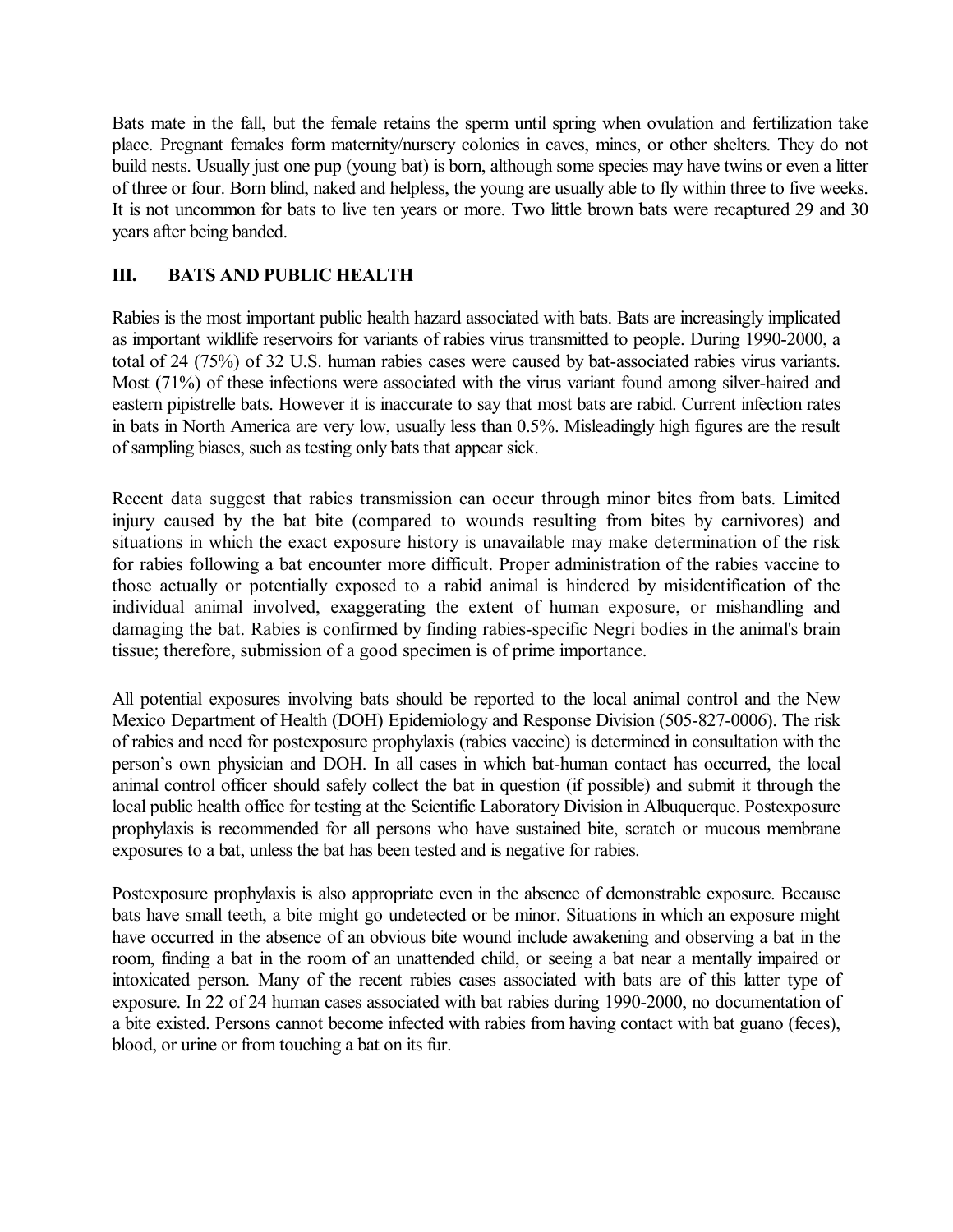Aerosol transmission of rabies is extremely rare. The two known cases in the U.S. occurred in a unique cave environment where millions of bats were living. Thousands of people explore bat caves each year without harm. Aerosol transmission does not seem to occur with bats occupying houses, either as individuals or as roosting colonies.

Because bat rabies has been documented in the 49 states in the continental U.S. and reduction of bat populations is not a feasible, practical, or desirable strategy for rabies control in bats, human and domestic animal contact with bats should be minimized. Bats should be physically excluded from houses and surrounding structures by sealing potential entrances. In addition, bats should never be handled by untrained and unvaccinated persons without safety precautions and should never be kept as pets.

Another important disease known to be spread from bats to humans is histoplasmosis. *Histoplasma capsulatum* is a fungus found in soils enriched by bird or bat droppings. When soil containing the fungus is disturbed, the spores become airborne and may be inhaled. If it is necessary to remove guano from an attic, respirators designed for nuisance dusts may be used. Dampening the guano first will reduce the hazard of dust inhalation by workers and people nearby.

# **IV. BAT EXCLUSION**

Bat-proofing is the best long-term solution for excluding bats from buildings. Bats can enter holes as small as one-half inch in diameter. They do not chew their way through insulation or make new holes. Make sure doors have tight-fitting weather stripping, windows are screened, and chimneys are covered with hardware cloth screens. A colony inhabiting an attic or wall should be observed at dusk to locate the entry/exit holes. These holes may also be found from the accumulation of bat droppings below, or stains around the holes or crevices.



Figure 3. Common entry points on home and buildings.

Common points of entry include open windows or doors, broken or poorly-fitted screens, loose or missing shingles or tiles, places where flashing or boards have come loose and locations where pipes or wiring enter buildings. Openings often occur where walls meet the eaves at the gable ends of an attic, where vigas extend through the wall, where porches attach to the main part of a house, or where dormers meet the roof. Other points of entry are associated with siding. For example, cracks and crevices are often created where siding forms corners, or at places where it meets windows, doors or chimneys. Broken stucco or cracks and crevices from ill-fitting building materials may also provide entry points.